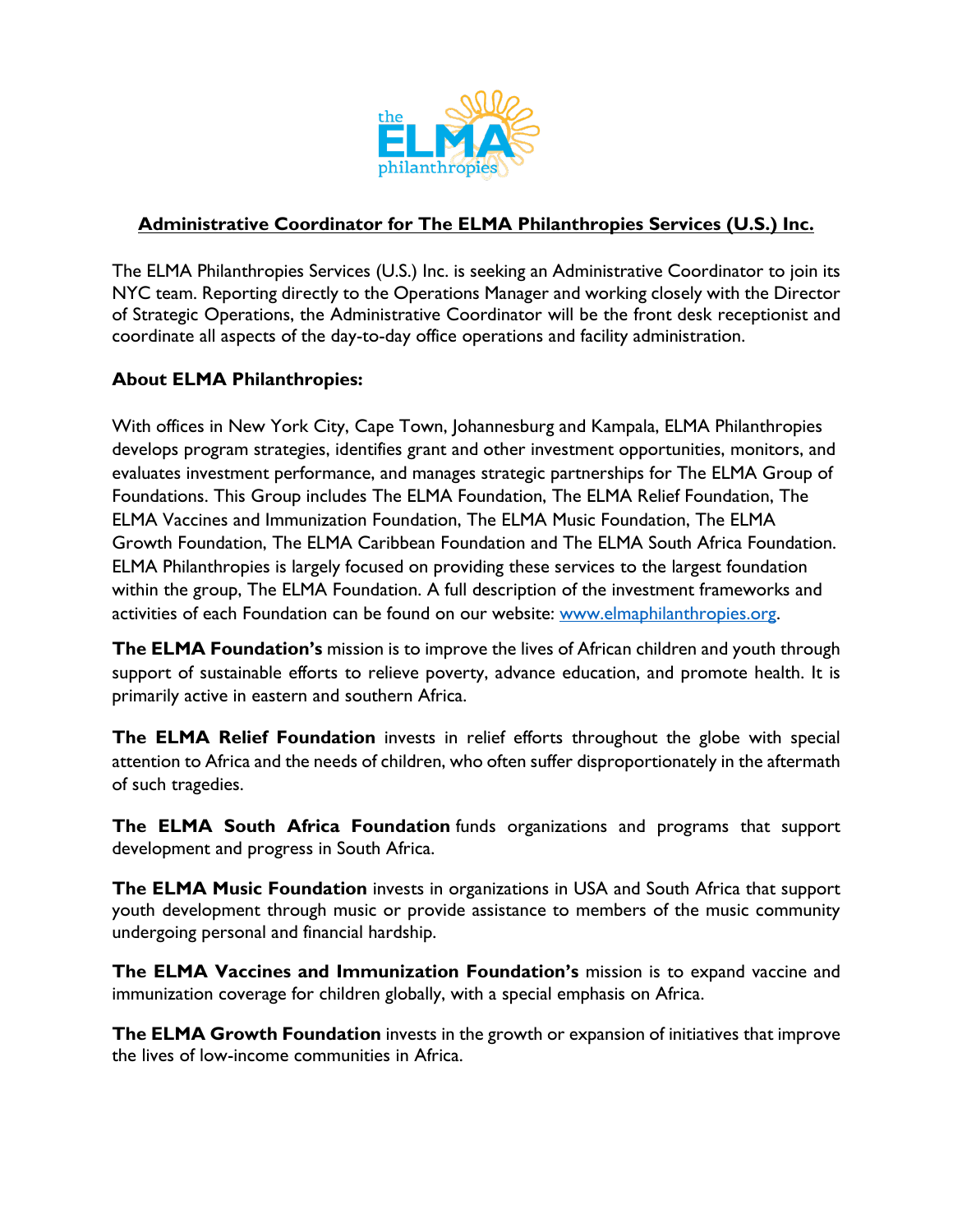**The ELMA Caribbean Foundation** supports efforts to advance health or combat the environmental and economic threats posed by climate change in the Caribbean.

# **Job Responsibilities:**

The Administrative Coordinator's job responsibilities may include, but are not limited to:

- Front desk reception serve as the ambassador for the organization, answering and directing phone calls and welcoming guests and colleagues with a sense of pride and excellence
- Connect to the mission of the organization
- Maintain an organized and appropriately supplied kitchen and wellness/lactation room
- Maintain well-stocked and organized inventory of office supplies
- Coordinate food and beverage orders, catering event service, set-up, and clean-up for various meetings
- Manage conference rooms and their respective calendars
- Manage calendar for Executive Director and Program Leadership Team
- Manage meeting invitations, tech support, and settings for virtual events and in-person meetings
- Establish working relationship with ELMA's travel agency to book and manage most travel and accommodation for the team, and liaise as needed with our global offices
- Support the Operations Team as needed in managing and implementing IT policies and procedures, infrastructure maintenance scheduling and management, and assisting with operations projects
- Receive and sort incoming mail and deliveries; manage outgoing mail and packages
- Establish and maintain relationships with regular vendors and the office building
- Take initiative to monitor and address office tidiness
- Identify opportunities to improve administrative functions of the office and ensure efficient and smooth day-to-day business operations
- Provide physical file management as requested
- Lead our social and environmental committee to ensure that our procurement policies and practices are environmentally and socially responsible
- Minor physical exertion and/or strain

*The above statements are intended to describe the general nature and level of work being performed by the incumbent(s) of this job. They are not intended to form an exhaustive list of all responsibilities and activities required for the position. Nothing in this job description restricts management's right to assign or reassign duties and responsibilities to this job at any time*

### **Alignment to Values:**

All ELMA employees are expected to demonstrate fit with ELMA's organizational values and culture. Specifically, all employees are expected to demonstrate a commitment to: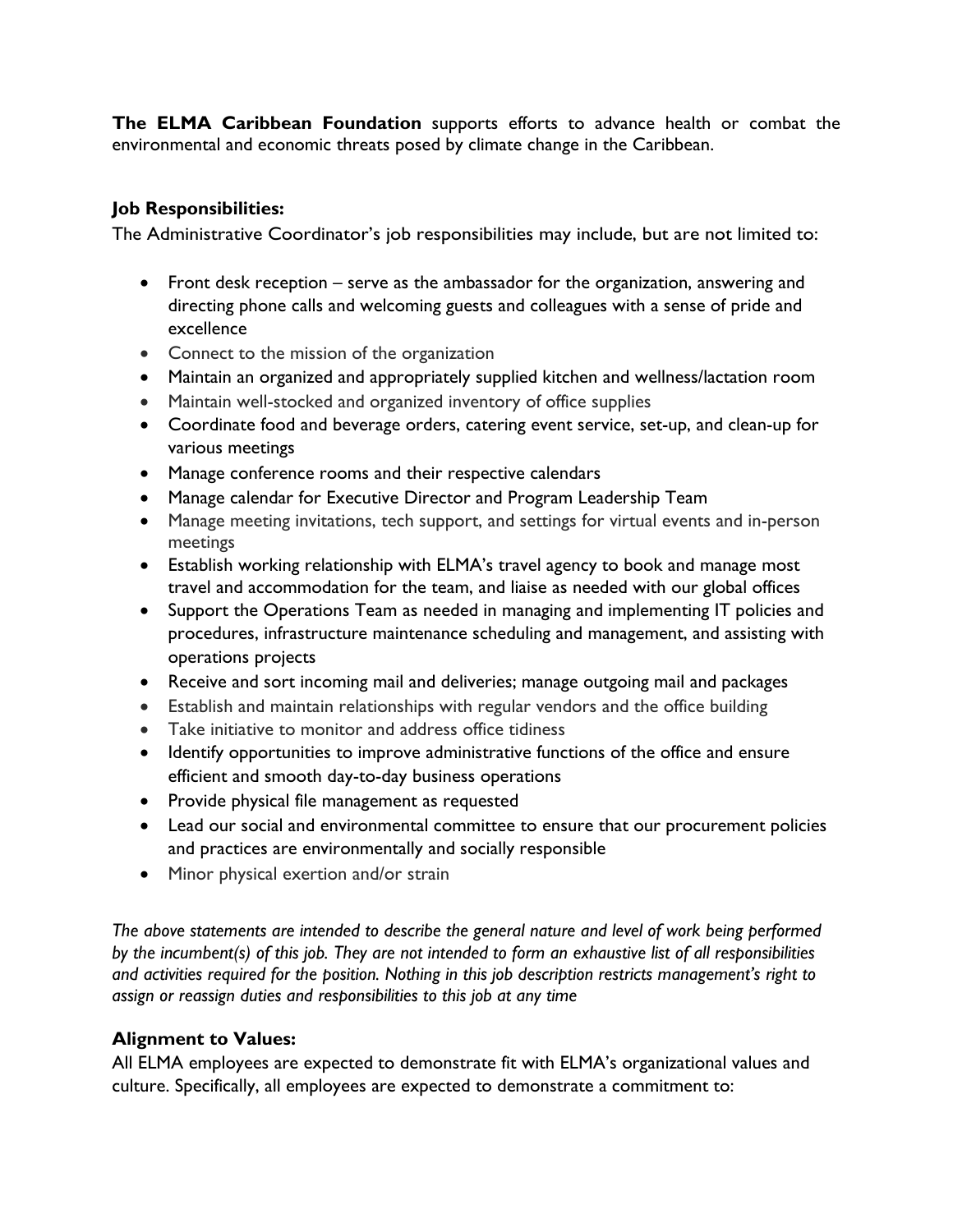

- ELMA's core values of: humility and integrity; respect for human dignity; pursuit of excellence; commitment to partnership; and a results-orientation informed by continuous learning; and
- Gender equity, social justice, and combatting white supremacy, patriarchy, homophobia, colonialism, and other intersecting systems of oppression.

# **Required Qualifications:**

- An associate or bachelor's degree is not required but preferred
- A minimum of four years' experience in office operations and administration
- Strong time-management and organizational skills, attention to detail and common-sense approach
- Excellent relationship-building skills and ability to collaborate on internal teams of diverse backgrounds as well as with external stakeholders and partners
- Flexible and adaptable to rapid change; a self-starter and team-player
- Strong work ethic and ability to prioritize and multi-task
- Fluency in English and excellent oral and written communication skills
- Proficiency with Microsoft Products, and aptitude to learn new software and systems
- Experience with coordinating international executive travel
- Must be able to legally work in the United States without visa sponsorship
- Ability to work in-person 9am-5pm Monday through Friday and work early mornings on a limited basis

# **Salary, Benefits & Other Details:**

Salary will be commensurate with experience and qualifications with attractive benefits. The salary range for this position is \$65,000 to \$70,000.

ELMA is committed to helping prevent the spread of COVID-19 and to protecting the safety of our employees. All U.S. employees will be required to be fully vaccinated unless the employee is approved for a reasonable accommodation due to a disability or a religious reason.

ELMA employees are expected to work in the office located in New York city Monday – Thursday, full time with the option to work remotely on Friday.

### **How to Apply:**

The ELMA Philanthropies is an Equal Opportunity Employer and encourages candidates of all backgrounds to apply for this position. All employment decisions shall be made without regard to age, race, creed, color, religion, sex, national origin, ancestry, disability status, veteran status, sexual orientation, gender identity or expression, genetic information, marital status, citizenship status or any other basis as protected by federal, state, or local law.